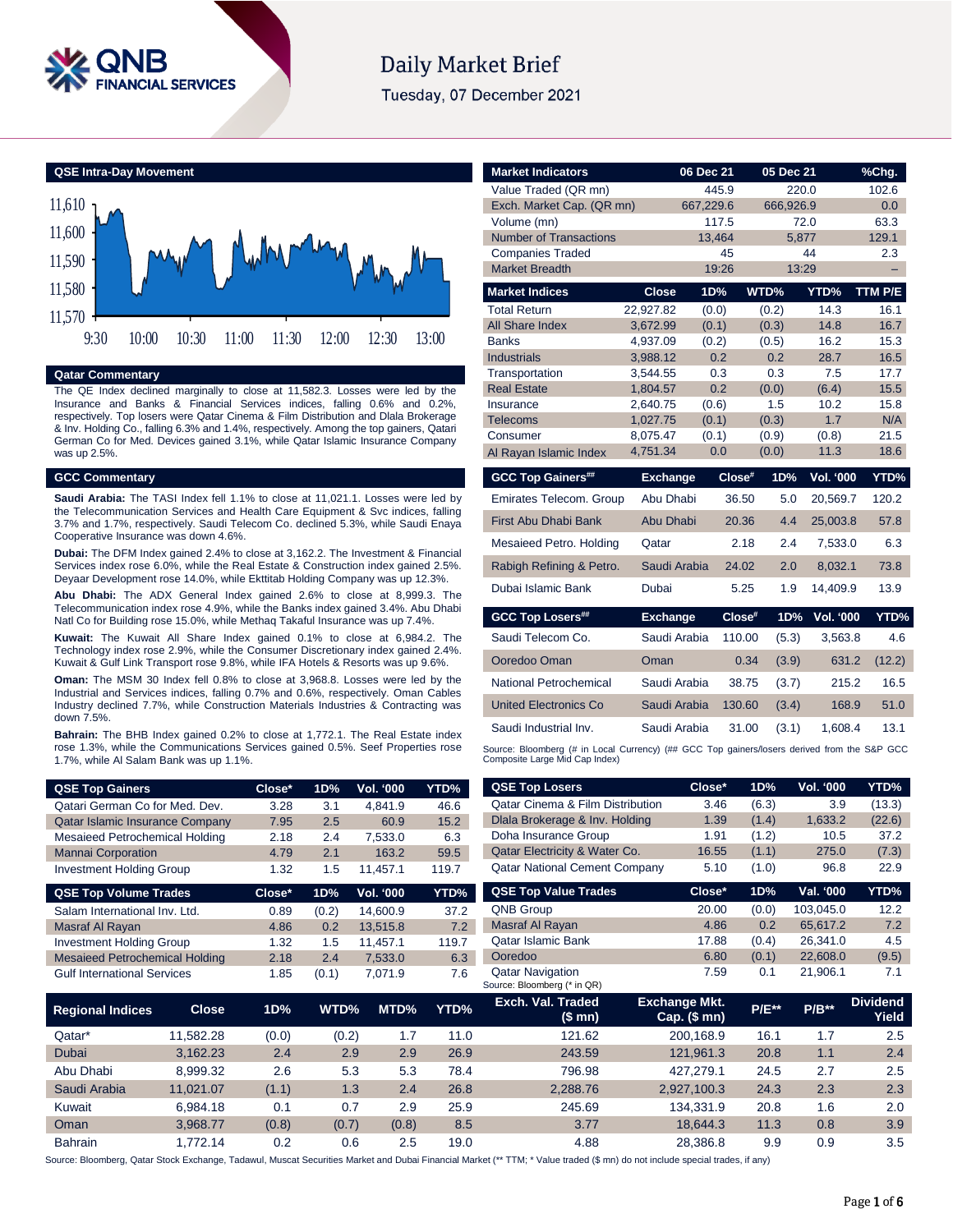# **Qatar Market Commentary**

- The QE Index declined marginally to close at 11,582.3. The Insurance and Banks & Financial Services indices led the losses. The index fell on the back of selling pressure from Qatari, GCC and Arab shareholders despite buying support from foreign shareholders.
- Qatar Cinema & Film Distribution and Dlala Brokerage & Inv. Holding Co. were the top losers, falling 6.3% and 1.4%, respectively. Among the top gainers, Qatari German Co for Med. Devices gained 3.1%, while Qatar Islamic Insurance Company was up 2.5%.
- Volume of shares traded on Monday rose by 63.3% to 117.5mn from 72.0mn on Sunday. However, as compared to the 30-day moving average of 151.0mn, volume for the day was 22.2% lower. Salam International Inv. Ltd. and Masraf Al Rayan were the most active stocks, contributing 12.4% and 11.5% to the total volume, respectively.

| <b>Overall Activity</b>        | Buy $\%^*$ | Sell %*  | Net (QR)         |
|--------------------------------|------------|----------|------------------|
| Qatari Individuals             | 25.95%     | 23.43%   | 11,243,119.6     |
| <b>Qatari Institutions</b>     | 20.90%     | 24.92%   | (17,908,320.0)   |
| Qatari                         | 46.85%     | 48.35%   | (6,665,200.4)    |
| <b>GCC Individuals</b>         | 1.87%      | 0.30%    | 7,017,634.2      |
| <b>GCC</b> Institutions        | 2.47%      | 7.28%    | (21, 444, 942.7) |
| <b>GCC</b>                     | 4.33%      | 7.57%    | (14, 427, 308.5) |
| Arab Individuals               | 7.62%      | 8.39%    | (3,443,560.0)    |
| <b>Arab Institutions</b>       | $0.00\%$   | $0.00\%$ |                  |
| Arab                           | 7.62%      | 8.39%    | (3,443,560.0)    |
| <b>Foreigners Individuals</b>  | 1.83%      | 1.40%    | 1,890,108.1      |
| <b>Foreigners Institutions</b> | 39.37%     | 34.29%   | 22,645,960.8     |
| <b>Foreigners</b>              | 41.20%     | 35.69%   | 24,536,069.0     |

Source: Qatar Stock Exchange (\*as a % of traded value)

# **Ratings, Global Economic Data**

|  | <b>Ratings Updates</b> |
|--|------------------------|
|--|------------------------|

| Company                | <b>Agency</b> | <b>Market</b> | 'Tvpe*               | <b>Old Rating</b>        | <b>New Rating</b> | <b>Rating Change</b> | Outlook | <b>Outlook Change</b>    |
|------------------------|---------------|---------------|----------------------|--------------------------|-------------------|----------------------|---------|--------------------------|
| Dubai Insurance<br>Co. | Moody's       | <b>UAE</b>    | <b>Insurance FSR</b> | $\overline{\phantom{0}}$ | A3                | -                    | Stable  | $\overline{\phantom{0}}$ |
|                        |               |               |                      |                          |                   |                      |         |                          |

Source: News reports, Bloomberg (\*FSR- Financial Strength Rating)

### **Global Economic Data**

| <b>Date</b> | Market    | <b>Source</b>                  | Indicator                       | <b>Period</b> | <b>Actual</b> | <b>Consensus</b> | <b>Previous</b> |
|-------------|-----------|--------------------------------|---------------------------------|---------------|---------------|------------------|-----------------|
| $06-12$     | UK        | Markit                         | Markit/CIPS UK Construction PMI | Nov           | 55.5          | 54.2             | 54.6            |
| $06-12$     | <b>FU</b> | Sentix Behavioral Indices      | Sentix Investor Confidence      | <b>Dec</b>    | 13.5          | 12.5             | 18.3            |
| $06-12$     | Germany   | Deutsche Bundesbank            | <b>Factory Orders MoM</b>       | Oct           | $-6.90%$      | $-0.30%$         | 1.80%           |
| $06-12$     | Germany   | Bundesministerium fur Wirtscha | <b>Factory Orders WDA YoY</b>   | Oct           | $-1.00\%$     | 5.50%            | 10.30%          |
| $06-12$     | Germany   | Markit                         | Markit Germany Construction PMI | Nov           | 47.9          | $- -$            | 47.7            |

Source: Bloomberg (s.a. = seasonally adjusted; n.s.a. = non-seasonally adjusted; w.d.a. = working day adjusted)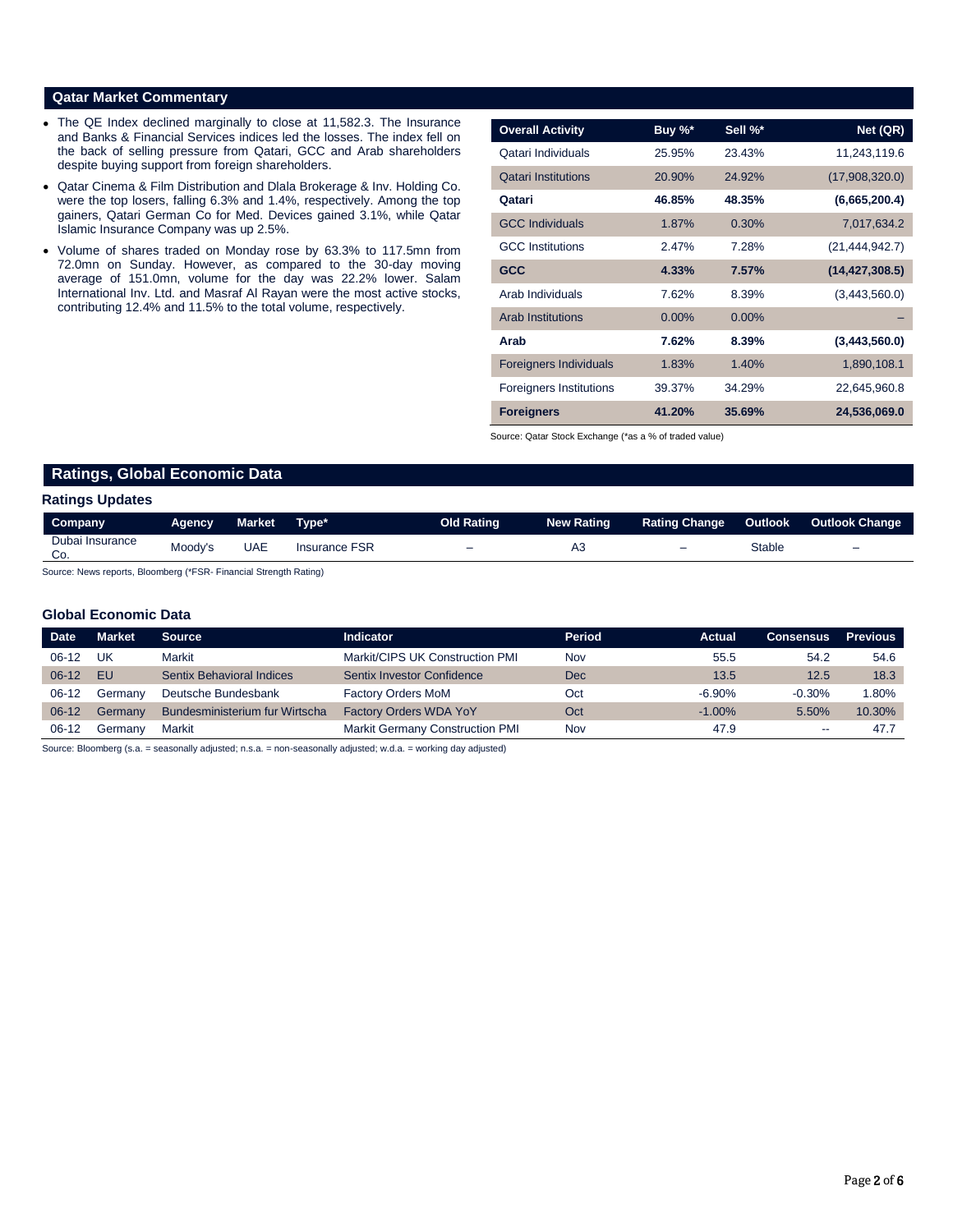#### **News**

**Qatar** 

- **DBIS board of directors to meet on December 13 –** Dlala Brokerage and Investment Holding Co. (DBIS) has announced that its board of directors will be holding a meeting on December 13, 2021 to discuss the progress of the company's business. (QSE)
- **QNBK is the best foreign exchange service provider in the Middle East –** QNB Group (QNBK), the largest financial institution in the Middle East and Africa region, won the "Best Foreign Exchange Services Provider in the Middle East" and "Best Foreign Exchange Services Provider in Qatar" awards from Global Finance magazine, in recognition of its leadership in the local and regional markets in the field of foreign exchange services. Exchange markets according to the highest quality standards. These two awards come to enhance the group's record of awards from Global Finance, which recently received the "Best Private Banking Services in the Middle East" and "Best Private Banking Services in Qatar" awards. This achievement also confirms QNB Group's leadership in developing innovative banking solutions and providing high-quality foreign exchange services to its customers, and its keenness to provide the best and most competitive treasury solutions at the local and regional levels, in a way that meets the financial needs of its customers and enhances their banking experience. The bank has developed foreign exchange solutions that help clients manage the risks associated with foreign trade and dealing in foreign currencies on the one hand, and interest rate risk management on the other hand for companies that increase their potential for exposure to interest rate risks, by mitigating the risks associated with their business through an integrated set of solutions Hedging interest rates, in line with changing market needs. These awards, granted by Global Finance to foreign exchange service providers, aim to encourage financial institutions to innovate and use modern technologies in the field of banking services to meet the needs of customers and enhance the role of banks in the field of foreign exchange risk management. (Bloomberg)
- **QatarEnergy announces long-term LNG supply agreement with China's Guangdong Energy Group –** QatarEnergy announced that its LNG producing affiliate, Ras Laffan Liquefied Natural Gas Company, entered into a long-term sale and purchase agreement (SPA) with Guangdong Energy Group Natural Gas Company (GEG) for the supply of 1mn tons per year of LNG to China over a 10-year period starting in 2024. Commenting on the occasion, HE the Minister of State for Energy Affairs Saad Sherida Al-Kaabi, also the President and CEO of QatarEnergy said, "We are pleased to enter into this long-term supply agreement with Guangdong Energy Group and look forward to establishing a successful and mutually rewarding relationship. This agreement further demonstrates our commitment to continue to be a trusted and reliable energy partner for the People's Republic of China." Al-Kaabi expressed his thanks to Sheikh Khalid bin Khalifa al-Thani, the CEO of Qatargas, and the working teams from both sides for the successful conclusion of this new long-term LNG supply agreement. Deliveries of LNG under the SPA will utilise Qatar's fleet of conventional, Q-Flex and Q-Max LNG vessels, allowing GEG to receive LNG primarily at the Dapeng and Zhuhai LNG Receiving Terminals. (Gulf-Times.com)
- **Sheikha Aisha: Al Faleh Educational Holding's expansion plans in progress –** Al Faleh Educational Holding held its Annual General Assembly Meeting (AGM) on Sunday, which was chaired by the Company's Chairperson and Founder Dr. Sheikha Aisha bint Faleh Al Thani, and attended by the Company's CEO Sheikha Anwar bint Nawaf Al Thani, and

Board Members Sheikh Khaled bin Nawaf Al Thani and Professor Jenny Harrow, along with a representative from the Ministry of Commerce and Industry (MoCI). The outcome of the AGM was that all resolutions proposed on the meeting agenda were approved. The Company's external auditors reported on the Company's accounts for the fiscal year ended August 31, 2021 and it was approved unanimously that KPMG will remain the Company's auditor for the following financial year. The meeting also covered the Board of Directors' report detailing the Company's activities and its financial position for the fiscal year ended August 31, 2021 and its future plans. The shareholders approved the financial statements for the fiscal year ended August 31, 2021 with a net profit of QR12.382mn compared to QR7.072mn for the fiscal year ended August 31, 2020, representing a 75% increase from the previous fiscal year. The earnings per share also increased from QR0.029 in the fiscal year ended August 31, 2020 to QR0.052 for the current fiscal year ended August 31, 2021. The share-holders approved a cash dividend distribution of QR0.01 for each share after four months of listing on Qatar Exchange. (QSE)

- **Qatar Tourism 3Q2021 performance report highlights hospitality sector's growth –** Qatar Tourism's 3Q2021 performance report highlights the growth of the country's hospitality sector. Hotel accommodation supply grew by 4% in the third quarter of 2021 in comparison to September 2020, with a total of 29,222 keys by the end of 3Q2021 as against 28,201 keys during the same period last year, according to the report. Deluxe and standard hotel apartments category witnessed the biggest growth of 9%. More information on market accommodation categories is available in the report, which can be viewed at https://www.qatartourism.com/en/news-andmedia/sector-statistics/tourism-reports. Qatar Tourism's 3Q2021 performance report of the tourism and hospitality sectors offers a detailed analysis and monitoring of the two sectors in the country. The report covers the period between July and September 2021. In terms of hotel accommodation supply, the hospitality sector - excluding properties utilized for quarantine purpose - recorded a 14% growth in overall occupancy rates compared to the same period last year. The occupancy rate averaged 62% across 3Q2021, compared to 54% across the same period last year. The report also shows a 13% growth in the average room rate (ARR) to QR406 and a 29% increase in revenue per available room (RevPAR) to QR286, compared to the same period last year. (Gulf-Times.com)
- **Qatar: Preferential tax treatment requires compliance with economic substance regulations –** The Ministry of Finance issued Decision No. 20 of 2021 (dated 17 October 2021 and published in the official gazette on 4 November 2021) providing the economic substance regulations. The regulations require certain entities engaged in specified activities to demonstrate economic substance in Qatar if they want to continue to benefit from a preferential tax regime. Pursuant to the regulations, eligible entities are those that conduct a "covered service activity" or "an intellectual property activity" and also that benefit from a preferential tax system in Qatar (which can include entities registered in investment free zones and science and technology park free zone). (Bloomberg)
- **Ashghal launches QR315mn Al Sheehaniya development works –** The Public Works Authority (Ashghal) has announced the commencement of development works on the Roads and Infrastructure Project in Al Sheehaniya, Package 1, which aims to develop local internal streets with high safety performance as well as infrastructure utilities. This will enable the citizens to build their own houses and the new project will cater to their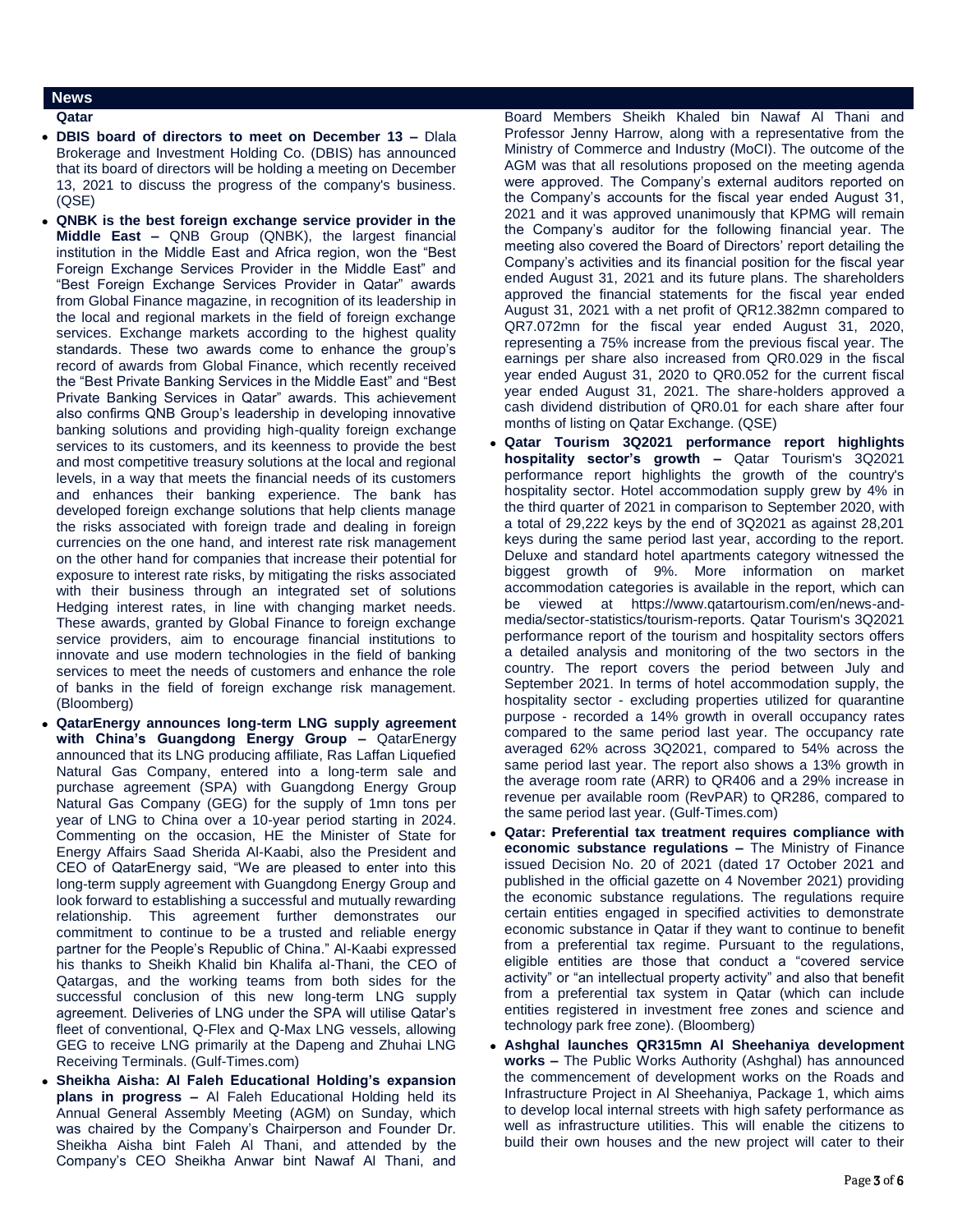needs as well as cope with urban growth in the future, Ashghal has said in a statement. (Gulf-Times.com)

# **International**

- **UK construction recovers as supply chain pressures ease –** Growth in Britain's construction industry hit a four-month high in November, as supply-chain difficulties appeared to have passed their peak and a rise in commercial property work offset a slowdown in house-building, a survey showed on Monday. The monthly purchasing managers' data also showed an easing in inflation pressures to their lowest since April - although they are still high in outright terms. The survey largely predates the emergence of the Omicron variant of COVID-19, and the signs of an easing in inflation may encourage the Bank of England to wait rather than raise interest rates this month, as had been widely expected. The IHS Markit/CIPS UK Construction Purchasing Managers' Index (PMI) rose to 55.5 last month from 54.6 in October, and IHS Markit said the worst of supply chain shortages appeared to have passed for the sector. Just under half of construction companies reported longer delivery times, compared with more than three quarters in June. "Port delays and a severe lack of transport availability due to haulage driver shortages continued to hold back supplier performance, although firms noted an improvement in the availability of specific items, especially timber," IHS Markit said. Some 72% of firms reported increased costs for building supplies - compared with just 3% who saw a fall - but this still represented the lowest inflation pressure since April. The all-sector PMI - a combined reading of November's manufacturing, services and construction surveys - edged down to 57.4 from October's 57.5, which was the highest since July. (Reuters)
- **BoE's Broadbent sees inflation above 5%, price pressure from jobs market –** Bank of England (BoE) Deputy Governor Ben Broadbent said on Monday that inflation in Britain might "comfortably exceed" 5% in April and that the country's tight labour market risked becoming a more persistent source of inflation. The BoE, which is trying to steer the economy through its recovery from a pandemic slump, said last month that inflation would hit about 5% in the second quarter of 2022 before falling. Speaking to Leeds University Business School, Broadbent suggested that forecast would probably have to be raised further above the central bank's 2% target. "The aggregate rate of inflation is likely to rise further over the next few months and the chances are that it will comfortably exceed 5% when the Ofgem (regulator) cap on retail energy prices is next adjusted in April," Broadbent said. Asked about the Omicron variant of COVID-19 and how it would affect his vote on interest rates next week, Broadbent said he had not decided how he would vote, and that his decision would not be driven by a single factor. There were reasons to think the recent jump in inflation for goods, which has been aggravated by a global supply chain squeeze, was likely to fade - and in some cases, reverse - before a BoE rate rise would have time to have an impact. (Reuters)
- **Springboard: UK shopper numbers show first signs of Omicron impact –** The emergence of the new coronavirus Omicron variant is starting to impact shopper behavior in Britain, researcher Springboard said. It said that in the week to December 4 overall UK shopper numbers, or footfall, rose 0.7% versus the previous week and was up 0.5% in central London. However, Springboard noted its central London "Back to the Office Benchmark", comprising only those areas in close proximity to offices, fell 2% and there was a 3.8% drop in footfall in regional cities outside of the capital. Springboard said footfall rose 1% in small market towns as more shoppers stayed local. "Last week...provided the first evidence of an early impact on footfall of the Omicron variant," said Diane Wehrle,

Springboard's insights Director. Britain first expressed concern about the new variant on November 25. There have so far been 246 confirmed cases of Omicron in Britain. The variant appears to be more transmissible, while tests continue to see whether it causes more severe disease or if vaccines are less effective against it. Springboard said the gap in shopper numbers from the 2019 level was 17.4% last week, but footfall was 43% higher than in 2020. (Reuters)

 **China frees up \$188bn for banks in second reserve ratio cut this year –** China's central bank said on Monday it would cut the amount of cash that banks must hold in reserve, its second such move this year, releasing 1.2tn Yuan (\$188bn) in long-term liquidity to bolster slowing economic growth. The People's Bank of China (PBOC) said on its website it would cut the reserve requirement ratio (RRR) for banks by 50 basis points (bps), effective from December 15. The world's second-largest economy, which staged an impressive rebound from last year's pandemic slump, has lost momentum in recent months as it grapples with a slowing manufacturing sector, debt problems in the property market and persistent COVID-19 outbreaks. Some analysts believe growth could slow further in the fourth quarter from the third quarter's 4.9%, although the full-year growth could still be around 8%. "The RRR reduction will help alleviate the downward pressure on the economy and smooth the economic growth curve," said Wen Bin, a senior economist at Minsheng Bank. "Although there is little pressure to achieve this year's economic growth target, economic work will face big pressures and challenges next year." The government has set a relatively modest annual economic growth target, at above 6%, for this year, coming off the pandemic-stricken 2020. The cut, the second this year following a similar broad-based reduction in July, was flagged by Premier Li Keqiang on Friday as a way to step up support for the economy, especially small firms. The cut will not apply to financial institutions with existing RRR of 5%, it said, adding that the weighted average RRR for financial institutions will be at 8.4% after the new reduction. The RRR for large banks, after taking into consideration the preferential policy of targeted cuts for inclusive financing, is currently at 10.5%. Some of the funds released will be used to repay matured medium-term lending facility loans, according to PBOC, reaffirming a stance of not resorting to "flood-like" stimulus. The central bank will guide financial institutions to actively use the released funds to step up support for the real economy, especially small firms, it said. The RRR cut will reduce the funding cost of financial institutions by about 15bn yuan per year, which will help lower financing costs of firms, it added. (Reuters)

### **Regional**

- **Asharq: Saudi ACWA to sign \$7bn deal with Oman oil, air products –** Saudi Arabia's ACWA Power to sign \$7bn deal with Oman Oil and Air Products to produce Green Hydrogen, Asharq Business reported. (Bloomberg)
- **ACWA Power signs MoU with Natixis to finance up to \$2bn of projects –** ACWA Power, which is partly owned by Saudi Arabia's sovereign Public Investment Fund, has signed a memorandum of understanding with Natixis Corporate & Investment Banking, ACWA said on Monday. The MoU aims for Natixis to finance ACWA projects with up to \$2bn over two years. Natixis has previously underwritten a number of ACWA's deals, including the Sakaka solar photovoltaic project. (Reuters)
- **BlackRock-Led group wins \$15.5bn Aramco pipeline deal –** A group led by BlackRock Inc. agreed to invest \$15.5bn in Saudi Arabian Oil Co.'s natural gas pipelines as the world's largest crude exporter looks to fund a massive increase in production capacity. The group will buy a 49% stake in Aramco Gas Pipelines Co., a newly formed entity that holds 20-year leasing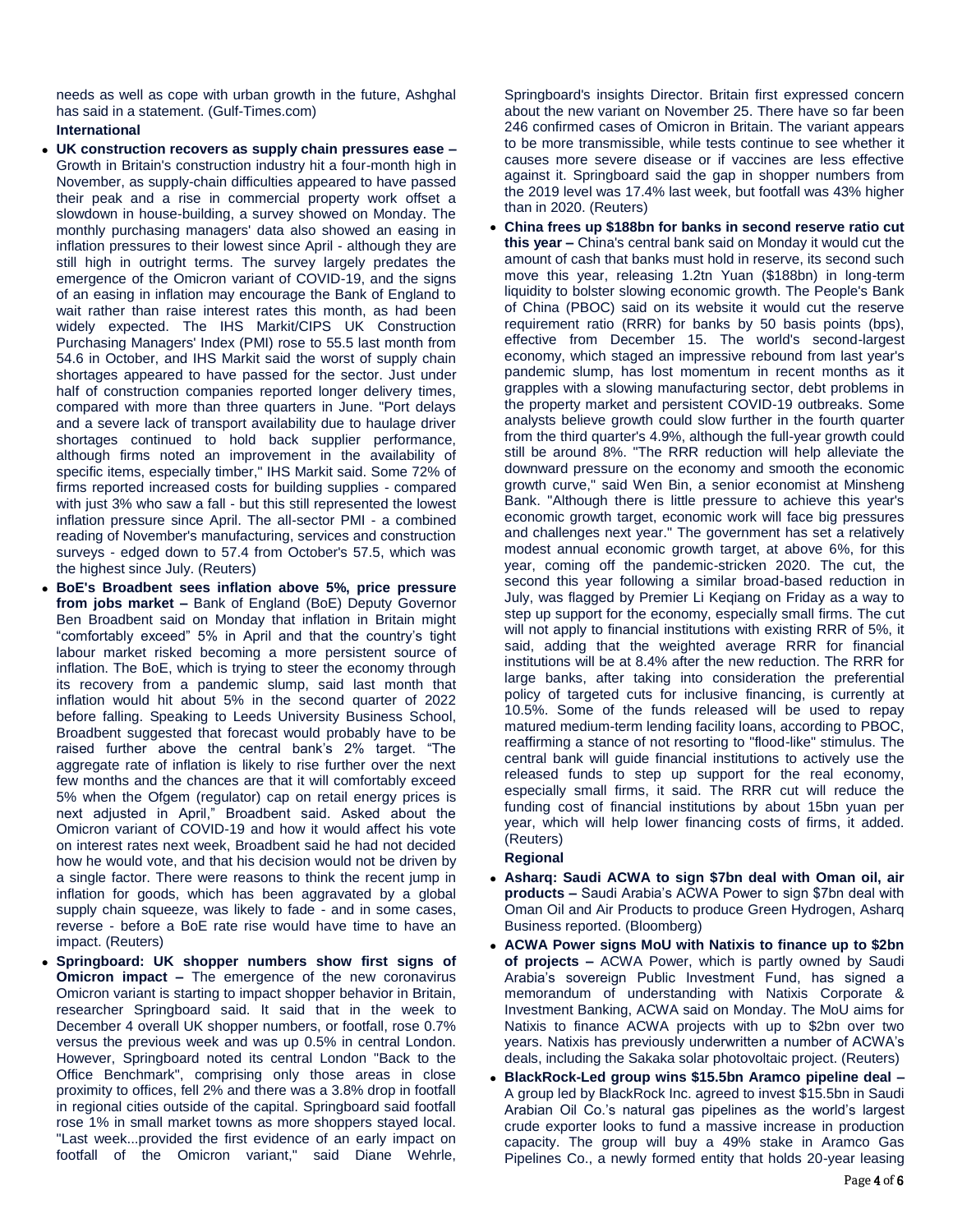rights for Aramco's network of pipelines that ship gas across the country, the oil producer said in an emailed statement Monday. Saudi Arabia's Hassana Investment Co. will co-lead the consortium of investors alongside BlackRock Real Assets. (Bloomberg)

- **Saudi Alkhorayef Water renews shariah credit facility with Arab National Bank –** Saudi Arabia's Alkhorayef Water and Power Technologies Co. said it has renewed and amended a shariah-compliant credit facility agreement for SR277.2mn with Arab National Bank. The facility will be used to issue letters of guarantee and letters of credit, to finance new projects, invoice financing and project expenditure financing, the company said in a bourse filing on Monday. (Zawya)
- **Saudi Exchange announces listing of Saudi Tadawul Group Holding –** The Saudi Stock Exchange announced that the shares of Saudi Tadawul Group Holding Company will be listed on its main market starting Wednesday, December 8. The operator of the kingdom's stock exchange will trade with the symbol 1111 and ISIN Code SA15DHKGHBH4, with the daily price fluctuation limits set at 30% and static price fluctuation limits at 10%. "These fluctuation limits will be applied during the first three days of listing," the exchange said in a statement. From the fourth trading day onwards, the daily price fluctuation limits will revert to 10%, while the static price fluctuation limits will no longer apply. Saudi Tadawul Group had earlier announced plans to sell a total of 36mn shares, which represent a third (30%) of its issued share capital. (Zawya)
- **Saudi Arabia, Oman to sign 13 trade and investment agreements –** Saudi Arabia and Oman plan to sign thirteen trade and investment agreements, Oman's minister of commerce, industry and investment promotion said to Asharq. The announcement came during the Saudi's Crown Prince Mohammad bin Salman visit to the Sultanate. (Zawya)
- **Dar Al Arkan to develop tourist project on Oman's Yitti beach –** Dar Al-Arkan signs MoU with Omran Group to develop a tourist project on Oman's Yitti Beach, part of several agreements between Saudi and Omani companies, state-run Oman News Agency reports. Maaden, Minerals Development Oman sign MoU to explore opportunities in the minerals sector. (Bloomberg)
- **Saudi Wealth Fund plans jumbo share offering in telecoms giant –** Saudi Arabia's sovereign wealth fund is set for what could be the biggest secondary offering of the year in Europe, the Middle East and Africa as it looks to fund a huge investment program to diversify the oil-dependent economy. The Public Investment Fund plans to raise as much as \$3.1bn through the sale of shares in Saudi Telecom Co., offering a 5% stake in the Middle East's most profitable mobile-phone operator, according to a statement to the stock exchange. (Bloomberg)
- **Saudi telecom secondary share offering order book fully covered –** The Public Investment Fund has gathered enough investor demand for its sale of shares in Saudi Telecom, terms show. The wealth fund is selling a 5% stake, or 100.2mn shares with price range set at SR100 to SR116. (Bloomberg)
- **Delivery hero thwarted again in attempt to buy a Saudi rival –** Delivery Hero SE's second attempt to buy a Saudi rival has failed after the local competition watchdog rejected its takeover offer for The Chefz. Saudi Arabia's General Authority for Competition didn't disclose any details or the reasons for its decision in a statement on Sunday but said Germany's Delivery Hero sought to buy all of the Riyadh-based firm. The Chefz said, however, that talks are still ongoing. Negotiations with Delivery Hero started at the beginning of the year, Chief Executive Officer Abdulrahman Alshabanat said in an interview. The Saudi company chose Delivery Hero after receiving multiple offers that

were higher because it has a "global name" and the "know how," he said. (Bloomberg)

- **Dubai property prices to get boost next year from foreign demand –** Dubai house prices will extend their rise into next year at twice the rate expected three months ago, driven by demand from foreign investors and improving affordability, according to a Reuters poll of property analysts. With a successful vaccination roll-out and an early easing of COVID-19 restrictions, Dubai's economy bounced back sharply this year as trade and travel sectors opened up, helping the previously ailing real estate sector. Monthly data from the Dubai Land Department showed the city state's property sector had its best October in eight years, momentum which was expected to continue into 2022. (Reuters)
- **Emirates Global Aluminum's Guinea unit awards \$34mn contract –** Emirates Global Aluminum's wholly owned bauxite mining and export subsidiary, Guinea Alumina Corporation (GAC) has awarded a mining contract worth \$34mn to a Guinean firm, Guinéenne de Prestation et de Construction. Under the contract, the company, which has provided civil engineering services to GAC since 2020, will mine, and crush bauxite ore, and transport it to GAC's railhead. (Zawya)
- **Oman sells OMR99mn 28-day bills at yield 0.652% –** Oman sold OMR99mn of bills due Jan. 5, 2022 on December 6. The bills were sold at a price of 99.95, have a yield of 0.652% and will settle on December 8. (Bloomberg)
- **Bahrain sells BHD70mn 91-day bills; bid-cover 1.06 –** Bahrain sold BHD70mn of bills due March 9, 2022 on December 6. Investors offered to buy 1.06 times the amount of securities sold. The bills were sold at a price of 99.6314, have a yield of 1.46% and will settle on December 8. (Bloomberg)